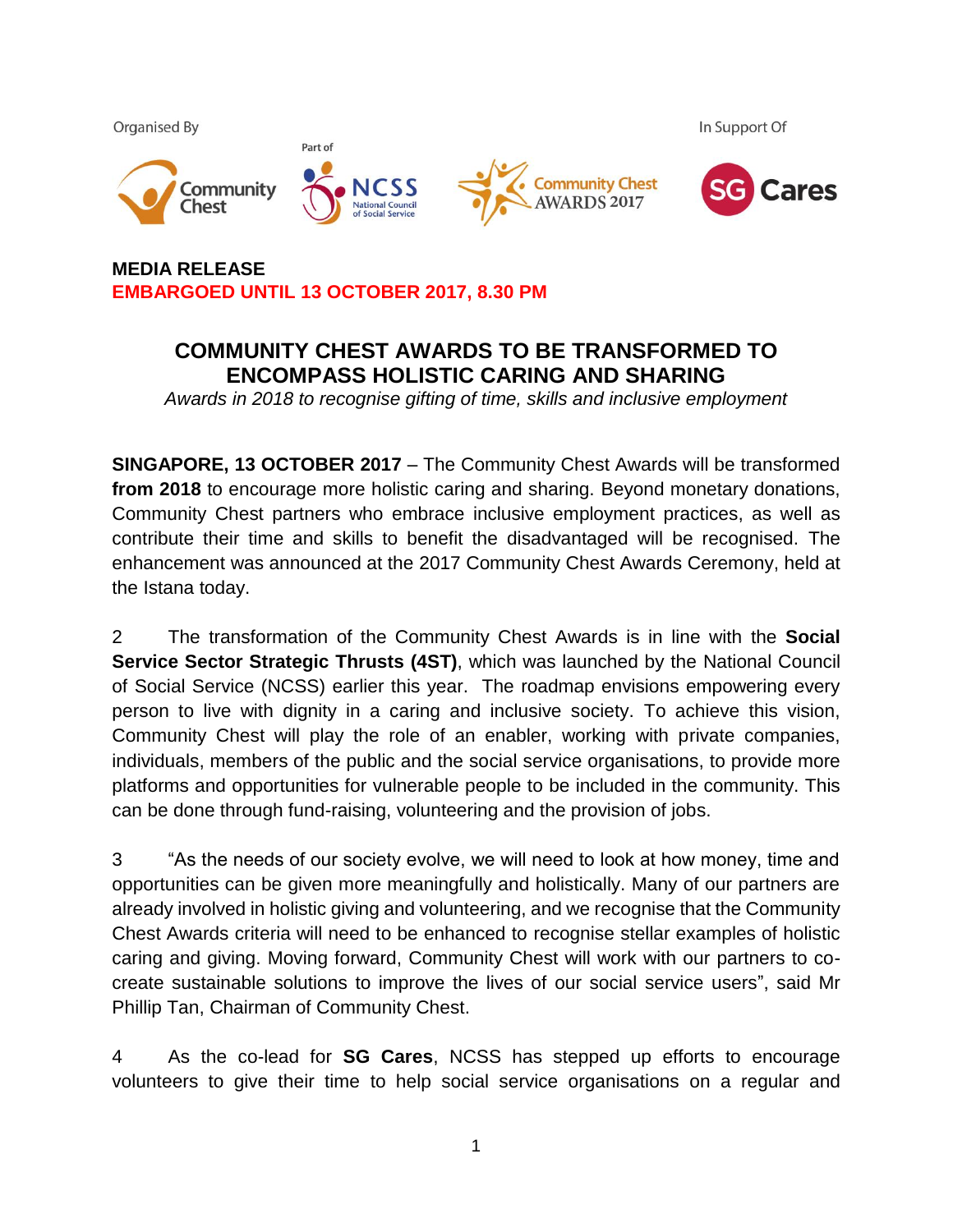sustained basis. This has enabled us to achieve a **record high of 139 volunteering activities,** involving Community Chest partners.

5 Although the Awards transformation will only take place from 2018, several of Community Chest's 2017 Award recipients have started on their journey of holistic giving.

6 First-time award recipient **SATS Ltd**, has not only made outright donations, but has also contributed time and effort to make a difference in the community, by involving employees, including senior management, to personally pack festive bags for Community Chest social service users.

7 Mr Alex Hungate, President & CEO of SATS Ltd, said: "As a new partner to Community Chest, we are delighted to receive the **Corporate Platinum Award**. SATS adopts an overarching objective of empowering people to achieve their full potential. Through a People-led approach to managing people, we encourage our employees to tell us what we can do to build a more caring and inclusive society. This develops commitment and makes community service an important activity for them to lead and engage. We are excited about the variety of opportunities that Community Chest can provide us with its wide network."

8 **The Japanese Association, Singapore** (JAS), a **Corporate Gold Award** recipient, is a long-standing supporter of Community Chest. Since 1983, JAS has been making yearly donations to Community Chest, as well as volunteering regularly to befriend and interact with persons with disabilities at the Singapore Cheshire Home, vulnerable seniors at AWWA Community Home, as well as children with special needs from Rainbow Centre.

9 **Special Events Silver Award** recipient **Samsui Supplies & Services Pte Ltd** is another organisation that exemplifies caring for the community in a holistic manner. In celebration of their 25th Anniversary last year, Samsui Supplies reached out to its network of suppliers to donate a portion of the sales proceeds they received from Samsui to Community Chest. They just set up a second central kitchen in Changi Prison this morning. The kitchen hires inmates and service users with special needs, to help with preparing meals, as well as packing and preparing orders. They currently provide 500,000 meals to social service organisations annually at subsidised rates.

10 The **Community Chest Awards 2017 Ceremony** was presided by **Guest-of-Honour, President Halimah Yacob** for the very first time, as Patron-in-Chief of NCSS and Community Chest. A total of 406 awards were given out to top donors who contributed close to \$35 million in FY2016. The top 56 awards were presented by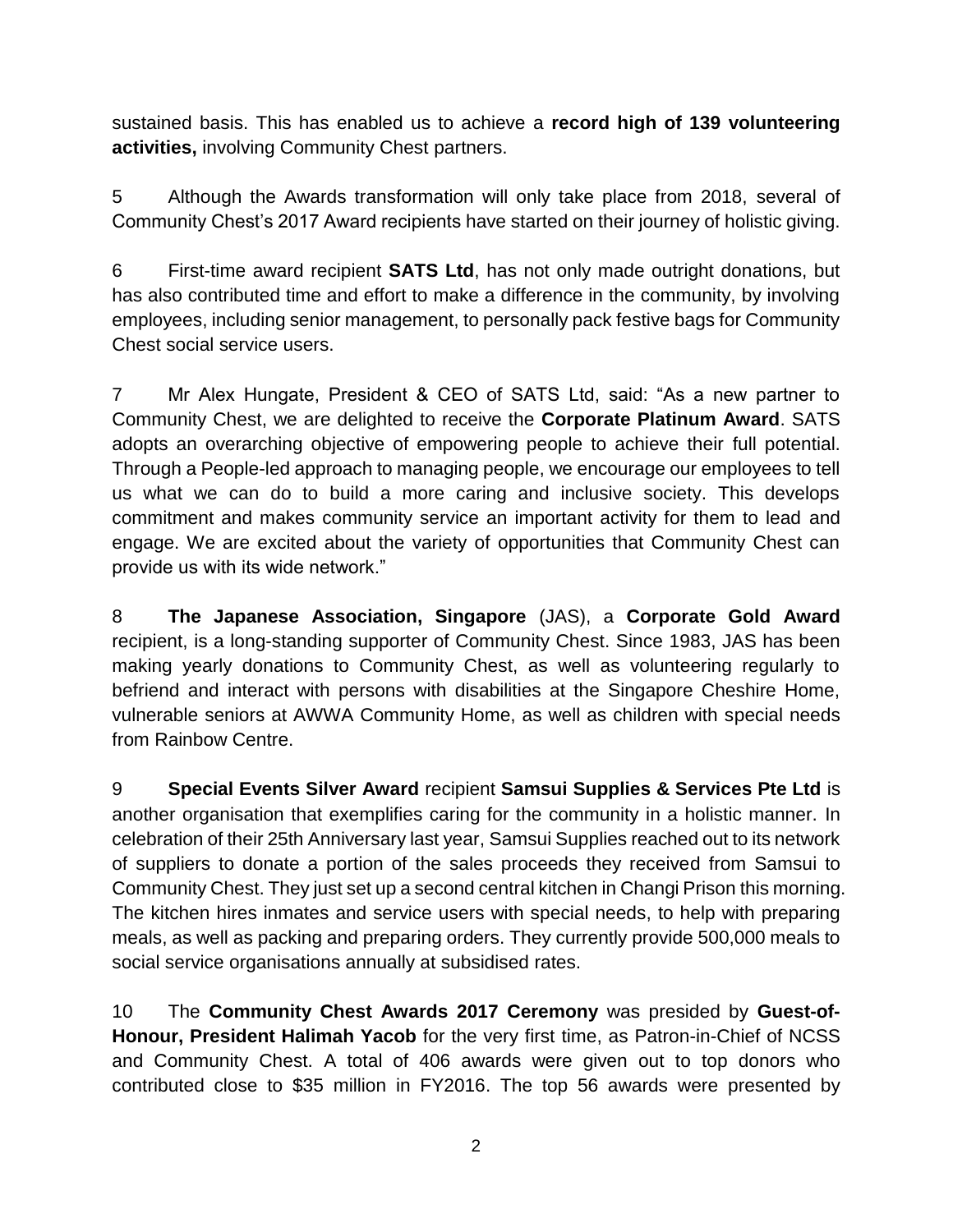President Halimah Yacob and Special Guest, Associate Professor Muhammad Faishal Ibrahim, Senior Parliamentary Secretary, Ministry of Social and Family Development, to donors this evening.

11 Among those who performed at the Ceremony, were 16-year old **Chai Chang Xun**, who has autism and Attention Deficit Hyperactivity Disorder, 11-year old **Samuel Tan** who is raising funds for Community Chest from his debut concert, and his mentor Min Lee, Singapore's renowned violinist.

- END -

## **About Community Chest**

For over 30 years, we have been engaging the community to support people in need through fund-raising and volunteering. We support about 80 social service organisations in Singapore, allowing them to focus on caring for the disadvantaged. As our fundraising and operating costs are covered mainly by Tote Board Group, comprising Tote Board, Singapore Pools and Singapore Turf Club, 100% of your donation goes towards:

- Building strong and resilient families
- Caring for vulnerable seniors
- Empowering children with special needs and youth-at-risk
- Integrating adults with disabilities into society
- Supporting persons with mental health issues

Find out more at comchest.sg

#### **About Singapore Cares (SG Cares)**

SG Cares is a national movement dedicated to supporting Singaporeans' efforts in building a more caring and inclusive home for all. The movement invites Singaporeans to put values into action through active volunteerism, ground-up efforts and everyday acts of care. It also aims to build capability across various sectors and organisations so as to create conditions and grow opportunities for volunteerism. By inspiring and supporting one another, we can show the world that we are a nation with a big heart.

Find out more at [www.SGCares.sg.](http://www.sgcares.sg/)

**For media enquiries, please contact:** 

## **Ms Amanda Wong**

Ogilvy Public Relations Tel: 9173 6869 Email: amanda.wong@ogilvy.com

#### **Ms Qinyi Deng**

National Council of Social Service Tel: 9622 8426 Email: DENG\_Qinyi@ncss.gov.sg